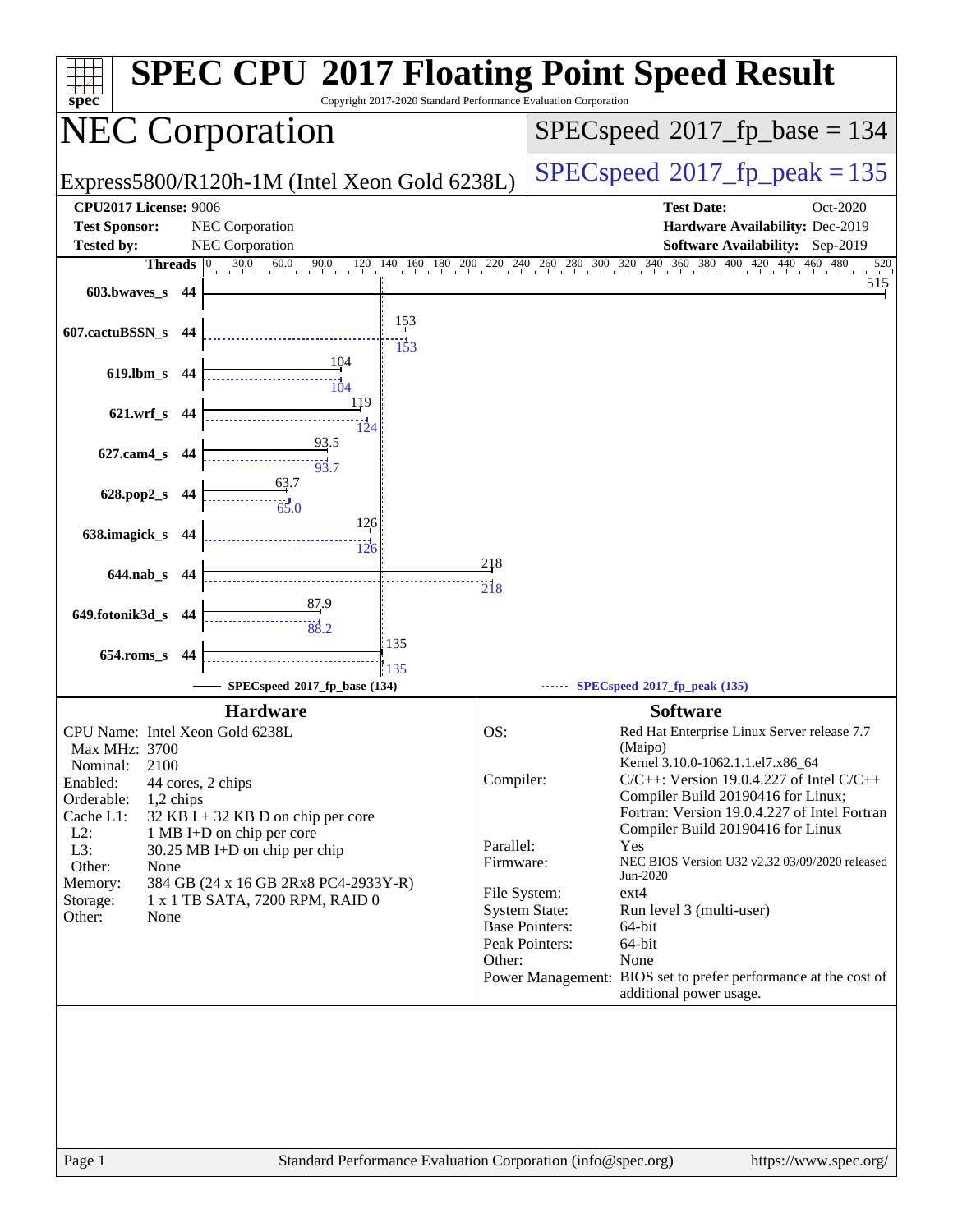| <b>SPEC CPU®2017 Floating Point Speed Result</b><br>spec<br>Copyright 2017-2020 Standard Performance Evaluation Corporation |                                                                  |                |       |                |       |                |                                         |                |                |              |                   |              |                |              |
|-----------------------------------------------------------------------------------------------------------------------------|------------------------------------------------------------------|----------------|-------|----------------|-------|----------------|-----------------------------------------|----------------|----------------|--------------|-------------------|--------------|----------------|--------------|
| <b>NEC Corporation</b>                                                                                                      |                                                                  |                |       |                |       |                | $SPEC speed^{\circ}2017$ _fp_base = 134 |                |                |              |                   |              |                |              |
| $SPEC speed^{\circ}2017$ _fp_peak = 135<br>Express5800/R120h-1M (Intel Xeon Gold 6238L)                                     |                                                                  |                |       |                |       |                |                                         |                |                |              |                   |              |                |              |
| CPU2017 License: 9006                                                                                                       |                                                                  |                |       |                |       |                |                                         |                |                |              | <b>Test Date:</b> |              | $Oct-2020$     |              |
| <b>Test Sponsor:</b><br>NEC Corporation<br>Hardware Availability: Dec-2019                                                  |                                                                  |                |       |                |       |                |                                         |                |                |              |                   |              |                |              |
| <b>Tested by:</b>                                                                                                           | <b>NEC Corporation</b><br><b>Software Availability:</b> Sep-2019 |                |       |                |       |                |                                         |                |                |              |                   |              |                |              |
| <b>Results Table</b>                                                                                                        |                                                                  |                |       |                |       |                |                                         |                |                |              |                   |              |                |              |
|                                                                                                                             |                                                                  |                |       | <b>Base</b>    |       |                |                                         | <b>Peak</b>    |                |              |                   |              |                |              |
| <b>Benchmark</b>                                                                                                            | <b>Threads</b>                                                   | <b>Seconds</b> | Ratio | <b>Seconds</b> | Ratio | <b>Seconds</b> | Ratio                                   | <b>Threads</b> | <b>Seconds</b> | <b>Ratio</b> | <b>Seconds</b>    | <b>Ratio</b> | <b>Seconds</b> | <b>Ratio</b> |
| 603.bwayes s                                                                                                                | 44                                                               | 115            | 514   | 115            | 515   | 115            | 515                                     | 44             | 115            | 514          | 115               | 515          | <b>115</b>     | 515          |
| 607.cactuBSSN s                                                                                                             | 44                                                               | 110            | 152   | 109            | 153   | 109            | 153                                     | 44             | 109            | 153          | 108               | 154          | 109            | 153          |
| $619.1$ bm s                                                                                                                | 44                                                               | 50.7           | 103   | 50.4           | 104   | 50.4           | 104                                     | 44             | 50.4           | 104          | 50.4              | <b>104</b>   | 50.5           | 104          |
| $621$ .wrf s                                                                                                                | 44                                                               | 112            | 119   | 111            | 119   | 111            | 119                                     | 44             | 107            | 123          | 107               | 124          | 107            | 124          |
| $627.cam4$ s                                                                                                                | 44                                                               | 94.7           | 93.6  | 94.9           | 93.4  | 94.8           | 93.5                                    | 44             | 94.6           | 93.7         | 94.7              | 93.6         | 94.6           | 93.7         |
| $628.pop2_s$                                                                                                                | 44                                                               | 186            | 63.9  | 189            | 62.8  | 186            | 63.7                                    | 44             | 184            | 64.7         | 183               | 65.0         | 181            | 65.7         |
| 638.imagick_s                                                                                                               | 44                                                               | 115            | 126   | 115            | 126   | 115            | 126                                     | 44             | 115            | 126          | 115               | 126          | 115            | 126          |
| $644$ .nab s                                                                                                                | 44                                                               | 80.1           | 218   | 80.2           | 218   | 80.3           | 218                                     | 44             | 80.2           | 218          | 80.2              | 218          | 80.2           | 218          |
| 649.fotonik3d s                                                                                                             | 44                                                               | 104            | 87.9  | 104            | 87.8  | 103            | 88.7                                    | 44             | 103            | 88.2         | 103               | 88.2         | 104            | 87.5         |
| 654.roms_s                                                                                                                  | 44                                                               | 117            | 135   | 117            | 135   | 117            | 135                                     | 44             | <b>116</b>     | 135          | 116               | 135          | 116            | 136          |
| $SPECspeed*2017_fp\_base =$<br>134                                                                                          |                                                                  |                |       |                |       |                |                                         |                |                |              |                   |              |                |              |
|                                                                                                                             | $SPECspeed^{\circ}2017$ fp peak =<br>135                         |                |       |                |       |                |                                         |                |                |              |                   |              |                |              |
| Results appear in the order in which they were run. Bold underlined text indicates a median measurement.                    |                                                                  |                |       |                |       |                |                                         |                |                |              |                   |              |                |              |

#### **[Operating System Notes](http://www.spec.org/auto/cpu2017/Docs/result-fields.html#OperatingSystemNotes)**

Stack size set to unlimited using "ulimit -s unlimited"

#### **[Environment Variables Notes](http://www.spec.org/auto/cpu2017/Docs/result-fields.html#EnvironmentVariablesNotes)**

Environment variables set by runcpu before the start of the run: KMP\_AFFINITY = "granularity=fine,compact" LD\_LIBRARY\_PATH = "/home/cpu2017/lib/intel64" OMP\_STACKSIZE = "192M"

#### **[General Notes](http://www.spec.org/auto/cpu2017/Docs/result-fields.html#GeneralNotes)**

 Binaries compiled on a system with 1x Intel Core i9-7900X CPU + 32GB RAM memory using Redhat Enterprise Linux 7.5 Transparent Huge Pages enabled by default Prior to runcpu invocation Filesystem page cache synced and cleared with: sync; echo 3 > /proc/sys/vm/drop\_caches

 NA: The test sponsor attests, as of date of publication, that CVE-2017-5754 (Meltdown) is mitigated in the system as tested and documented. Yes: The test sponsor attests, as of date of publication, that CVE-2017-5753 (Spectre variant 1) is mitigated in the system as tested and documented. Yes: The test sponsor attests, as of date of publication, that CVE-2017-5715 (Spectre variant 2) is mitigated in the system as tested and documented.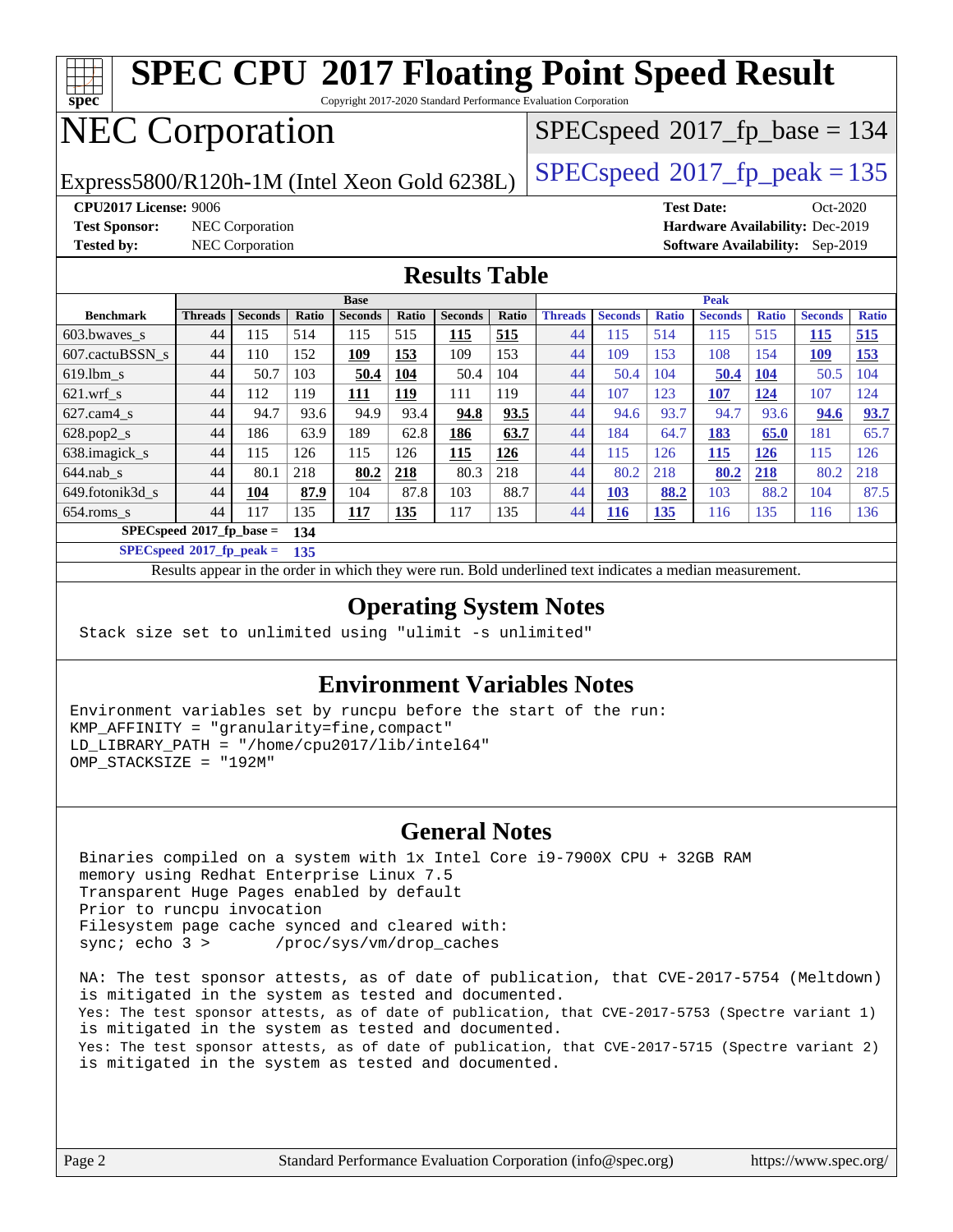| Spec                                                                                                                                                                                                                                                                                                                                                                                                                                                                                                                                                                                                                                                                                                                                                                                                                                                                                                                                                                                                                                                                                         | Copyright 2017-2020 Standard Performance Evaluation Corporation                                                                                                          | <b>SPEC CPU®2017 Floating Point Speed Result</b>                                                                                                           |                                        |
|----------------------------------------------------------------------------------------------------------------------------------------------------------------------------------------------------------------------------------------------------------------------------------------------------------------------------------------------------------------------------------------------------------------------------------------------------------------------------------------------------------------------------------------------------------------------------------------------------------------------------------------------------------------------------------------------------------------------------------------------------------------------------------------------------------------------------------------------------------------------------------------------------------------------------------------------------------------------------------------------------------------------------------------------------------------------------------------------|--------------------------------------------------------------------------------------------------------------------------------------------------------------------------|------------------------------------------------------------------------------------------------------------------------------------------------------------|----------------------------------------|
| <b>NEC Corporation</b>                                                                                                                                                                                                                                                                                                                                                                                                                                                                                                                                                                                                                                                                                                                                                                                                                                                                                                                                                                                                                                                                       |                                                                                                                                                                          | $SPEC speed^{\circ}2017$ fp base = 134                                                                                                                     |                                        |
| Express5800/R120h-1M (Intel Xeon Gold 6238L)                                                                                                                                                                                                                                                                                                                                                                                                                                                                                                                                                                                                                                                                                                                                                                                                                                                                                                                                                                                                                                                 |                                                                                                                                                                          | $SPEC speed^{\circ}2017$ fp peak = 135                                                                                                                     |                                        |
| CPU2017 License: 9006                                                                                                                                                                                                                                                                                                                                                                                                                                                                                                                                                                                                                                                                                                                                                                                                                                                                                                                                                                                                                                                                        |                                                                                                                                                                          | <b>Test Date:</b>                                                                                                                                          | Oct-2020                               |
| <b>Test Sponsor:</b><br>NEC Corporation                                                                                                                                                                                                                                                                                                                                                                                                                                                                                                                                                                                                                                                                                                                                                                                                                                                                                                                                                                                                                                                      |                                                                                                                                                                          |                                                                                                                                                            | Hardware Availability: Dec-2019        |
| <b>Tested by:</b><br>NEC Corporation                                                                                                                                                                                                                                                                                                                                                                                                                                                                                                                                                                                                                                                                                                                                                                                                                                                                                                                                                                                                                                                         |                                                                                                                                                                          |                                                                                                                                                            | <b>Software Availability:</b> Sep-2019 |
|                                                                                                                                                                                                                                                                                                                                                                                                                                                                                                                                                                                                                                                                                                                                                                                                                                                                                                                                                                                                                                                                                              | <b>Platform Notes</b>                                                                                                                                                    |                                                                                                                                                            |                                        |
| BIOS Settings:<br>Thermal Configuration: Maximum Cooling<br>Workload Profile: General Peak Frequency Compute<br>Intel Hyper-Threading: Disabled<br>Memory Patrol Scrubbing: Disabled<br>LLC Dead Line Allocation: Disabled<br>LLC Prefetch: Enabled<br>Enhanced Processor Performance: Enabled<br>Workload Profile: Custom<br>Advanced Memory Protection: Advanced ECC Support<br>NUMA Group Size Optimization: Flat<br>Sysinfo program /home/cpu2017/bin/sysinfo<br>Rev: r6365 of 2019-08-21 295195f888a3d7edble6e46a485a0011<br>running on r120h1m Thu Oct 1 14:45:16 2020<br>SUT (System Under Test) info as seen by some common utilities.<br>For more information on this section, see<br>https://www.spec.org/cpu2017/Docs/config.html#sysinfo<br>From /proc/cpuinfo<br>model name: $Intel(R)$ Xeon $(R)$ Gold 6238L CPU @ 2.10GHz<br>"physical id"s (chips)<br>2<br>44 "processors"<br>cores, siblings (Caution: counting these is hw and system dependent. The following<br>excerpts from /proc/cpuinfo might not be reliable. Use with caution.)<br>cpu cores : 22<br>siblings : 22 |                                                                                                                                                                          | physical 0: cores 0 1 2 3 4 5 8 9 10 11 12 16 17 18 19 20 21 24 25 26 27 28<br>physical 1: cores 0 1 2 3 4 5 8 9 10 11 12 16 17 18 19 20 21 24 25 26 27 28 |                                        |
| From 1scpu:<br>Architecture:<br>$CPU$ op-mode( $s$ ):<br>Byte Order:<br>CPU(s):<br>On-line $CPU(s)$ list:<br>Thread(s) per core:<br>Core(s) per socket:<br>Socket(s):<br>NUMA node(s):<br>Vendor ID:<br>CPU family:<br>Model:<br>Model name:<br>Stepping:<br>CPU MHz:                                                                                                                                                                                                                                                                                                                                                                                                                                                                                                                                                                                                                                                                                                                                                                                                                        | x86 64<br>$32$ -bit, $64$ -bit<br>Little Endian<br>44<br>$0 - 43$<br>$\mathbf 1$<br>22<br>2<br>2<br>GenuineIntel<br>6<br>85<br>7<br>2100.000<br>(Continued on next page) | Intel(R) Xeon(R) Gold 6238L CPU @ 2.10GHz                                                                                                                  |                                        |
| Page 3                                                                                                                                                                                                                                                                                                                                                                                                                                                                                                                                                                                                                                                                                                                                                                                                                                                                                                                                                                                                                                                                                       | Standard Performance Evaluation Corporation (info@spec.org)                                                                                                              |                                                                                                                                                            | https://www.spec.org/                  |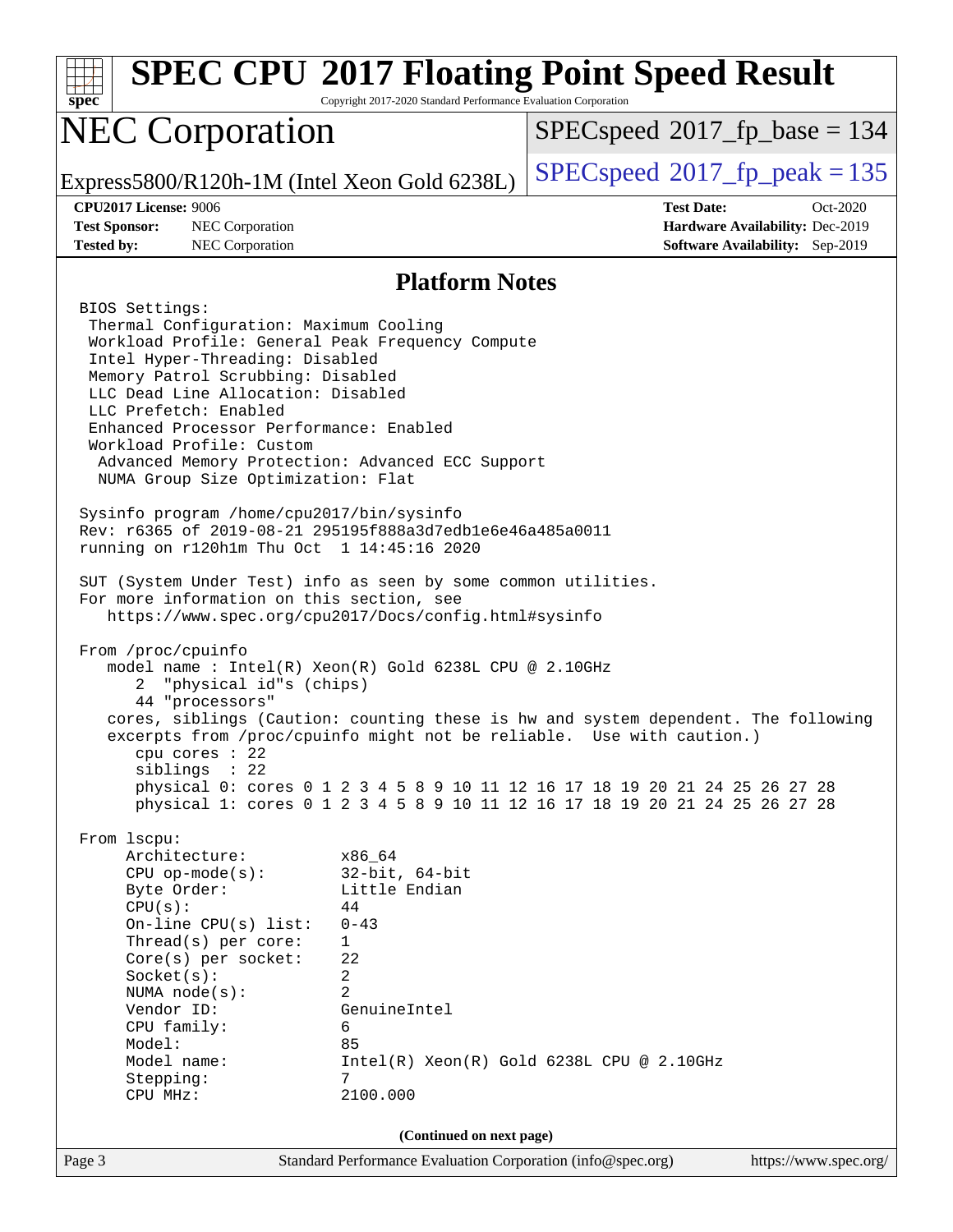

# **[SPEC CPU](http://www.spec.org/auto/cpu2017/Docs/result-fields.html#SPECCPU2017FloatingPointSpeedResult)[2017 Floating Point Speed Result](http://www.spec.org/auto/cpu2017/Docs/result-fields.html#SPECCPU2017FloatingPointSpeedResult)**

Copyright 2017-2020 Standard Performance Evaluation Corporation

# NEC Corporation

[SPECspeed](http://www.spec.org/auto/cpu2017/Docs/result-fields.html#SPECspeed2017fpbase)<sup>®</sup>2017 fp base = 134

Express5800/R120h-1M (Intel Xeon Gold 6238L)  $\left|$  [SPECspeed](http://www.spec.org/auto/cpu2017/Docs/result-fields.html#SPECspeed2017fppeak)<sup>®</sup>[2017\\_fp\\_peak = 1](http://www.spec.org/auto/cpu2017/Docs/result-fields.html#SPECspeed2017fppeak)35

**[Test Sponsor:](http://www.spec.org/auto/cpu2017/Docs/result-fields.html#TestSponsor)** NEC Corporation **[Hardware Availability:](http://www.spec.org/auto/cpu2017/Docs/result-fields.html#HardwareAvailability)** Dec-2019 **[Tested by:](http://www.spec.org/auto/cpu2017/Docs/result-fields.html#Testedby)** NEC Corporation **[Software Availability:](http://www.spec.org/auto/cpu2017/Docs/result-fields.html#SoftwareAvailability)** Sep-2019

**[CPU2017 License:](http://www.spec.org/auto/cpu2017/Docs/result-fields.html#CPU2017License)** 9006 **[Test Date:](http://www.spec.org/auto/cpu2017/Docs/result-fields.html#TestDate)** Oct-2020

#### **[Platform Notes \(Continued\)](http://www.spec.org/auto/cpu2017/Docs/result-fields.html#PlatformNotes)**

| BogoMIPS:          | 4200.00   |
|--------------------|-----------|
| Virtualization:    | $VT - x$  |
| $L1d$ cache:       | 32K       |
| Lli cache:         | 32K       |
| $L2$ cache:        | 1024K     |
| $L3$ cache:        | 30976K    |
| NUMA node0 CPU(s): | $0 - 21$  |
| NUMA nodel CPU(s): | $22 - 43$ |
|                    |           |

Flags: fpu vme de pse tsc msr pae mce cx8 apic sep mtrr pge mca cmov pat pse36 clflush dts acpi mmx fxsr sse sse2 ss ht tm pbe syscall nx pdpe1gb rdtscp lm constant\_tsc art arch\_perfmon pebs bts rep\_good nopl xtopology nonstop\_tsc aperfmperf eagerfpu pni pclmulqdq dtes64 monitor ds\_cpl vmx smx est tm2 ssse3 sdbg fma cx16 xtpr pdcm pcid dca sse4\_1 sse4\_2 x2apic movbe popcnt tsc\_deadline\_timer aes xsave avx f16c rdrand lahf\_lm abm 3dnowprefetch epb cat\_l3 cdp\_l3 invpcid\_single intel\_ppin intel\_pt ssbd mba ibrs ibpb stibp ibrs\_enhanced tpr\_shadow vnmi flexpriority ept vpid fsgsbase tsc\_adjust bmi1 hle avx2 smep bmi2 erms invpcid rtm cqm mpx rdt\_a avx512f avx512dq rdseed adx smap clflushopt clwb avx512cd avx512bw avx512vl xsaveopt xsavec xgetbv1 cqm\_llc cqm\_occup\_llc cqm\_mbm\_total cqm\_mbm\_local dtherm ida arat pln pts pku ospke avx512\_vnni md\_clear spec\_ctrl intel\_stibp flush\_l1d arch\_capabilities

 /proc/cpuinfo cache data cache size : 30976 KB

 From numactl --hardware WARNING: a numactl 'node' might or might not correspond to a physical chip. available: 2 nodes (0-1) node 0 cpus: 0 1 2 3 4 5 6 7 8 9 10 11 12 13 14 15 16 17 18 19 20 21 node 0 size: 196264 MB node 0 free: 191695 MB node 1 cpus: 22 23 24 25 26 27 28 29 30 31 32 33 34 35 36 37 38 39 40 41 42 43 node 1 size: 196607 MB node 1 free: 191991 MB node distances: node 0 1 0: 10 21 1: 21 10 From /proc/meminfo MemTotal: 395922284 kB HugePages\_Total: 0 Hugepagesize: 2048 kB From /etc/\*release\* /etc/\*version\* os-release: NAME="Red Hat Enterprise Linux Server" VERSION="7.7 (Maipo)"

**(Continued on next page)**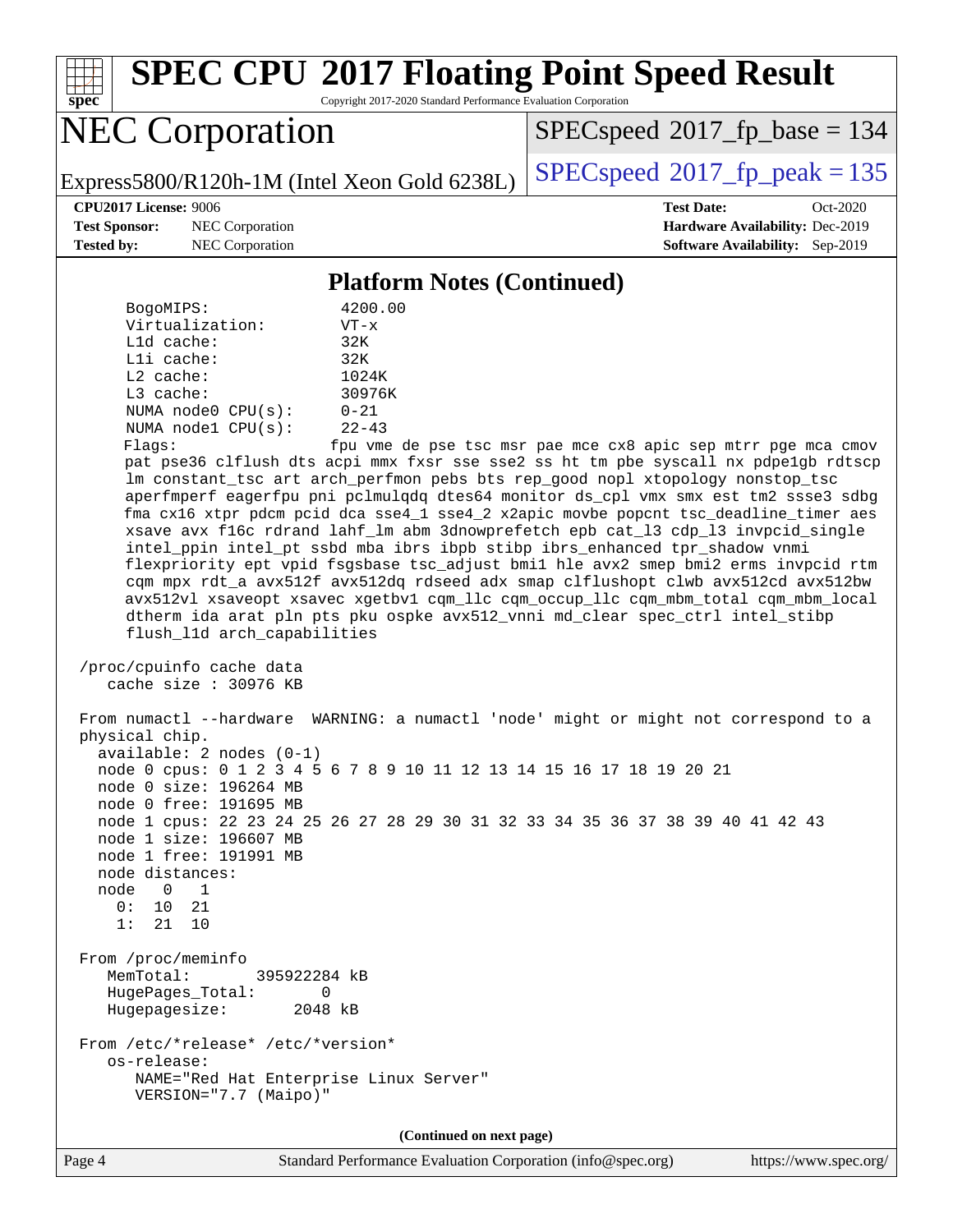| <b>SPEC CPU®2017 Floating Point Speed Result</b><br>Copyright 2017-2020 Standard Performance Evaluation Corporation<br>$spec^*$                                                                                                                                                                                                                                                                                                                                                                                                                               |                                                                                                                                                                                                   |  |  |  |
|---------------------------------------------------------------------------------------------------------------------------------------------------------------------------------------------------------------------------------------------------------------------------------------------------------------------------------------------------------------------------------------------------------------------------------------------------------------------------------------------------------------------------------------------------------------|---------------------------------------------------------------------------------------------------------------------------------------------------------------------------------------------------|--|--|--|
| <b>NEC Corporation</b>                                                                                                                                                                                                                                                                                                                                                                                                                                                                                                                                        | $SPEC speed^{\circ}2017\_fp\_base = 134$                                                                                                                                                          |  |  |  |
| Express5800/R120h-1M (Intel Xeon Gold 6238L)                                                                                                                                                                                                                                                                                                                                                                                                                                                                                                                  | $SPEC speed^{\circ}2017$ fp peak = 135                                                                                                                                                            |  |  |  |
| <b>CPU2017 License: 9006</b><br><b>Test Sponsor:</b><br>NEC Corporation<br><b>Tested by:</b><br>NEC Corporation                                                                                                                                                                                                                                                                                                                                                                                                                                               | <b>Test Date:</b><br>Oct-2020<br>Hardware Availability: Dec-2019<br><b>Software Availability:</b> Sep-2019                                                                                        |  |  |  |
| <b>Platform Notes (Continued)</b>                                                                                                                                                                                                                                                                                                                                                                                                                                                                                                                             |                                                                                                                                                                                                   |  |  |  |
| $ID="rhe1"$<br>ID_LIKE="fedora"<br>VARIANT="Server"<br>VARIANT_ID="server"<br>VERSION ID="7.7"<br>PRETTY_NAME="Red Hat Enterprise Linux Server 7.7 (Maipo)"<br>redhat-release: Red Hat Enterprise Linux Server release 7.7 (Maipo)<br>system-release: Red Hat Enterprise Linux Server release 7.7 (Maipo)<br>system-release-cpe: cpe:/o:redhat:enterprise_linux:7.7:ga:server<br>uname $-a$ :<br>Linux r120hlm 3.10.0-1062.1.1.el7.x86_64 #1 SMP Tue Aug 13 18:39:59 UTC 2019 x86_64<br>x86_64 x86_64 GNU/Linux<br>Kernel self-reported vulnerability status: |                                                                                                                                                                                                   |  |  |  |
| CVE-2018-3620 (L1 Terminal Fault):<br>Microarchitectural Data Sampling:<br>CVE-2017-5754 (Meltdown):<br>CVE-2018-3639 (Speculative Store Bypass): Mitigation: Speculative Store Bypass disabled<br>CVE-2017-5753 (Spectre variant 1):<br>$CVE-2017-5715$ (Spectre variant 2):<br>run-level 3 Oct 1 14:39                                                                                                                                                                                                                                                      | Not affected<br>Not affected<br>Not affected<br>via prctl and seccomp<br>Mitigation: Load fences, usercopy/swapgs<br>barriers and __user pointer sanitization<br>Mitigation: Full retpoline, IBPB |  |  |  |
| SPEC is set to: /home/cpu2017<br>Type Size Used Avail Use% Mounted on<br>Filesystem<br>/dev/sda3<br>ext4 908G 183G 680G 22% /<br>From /sys/devices/virtual/dmi/id<br>BIOS:<br>NEC U32 03/09/2020<br>Vendor: NEC<br>Product: Express5800/R120h-1M<br>Serial: JPN0084094                                                                                                                                                                                                                                                                                        |                                                                                                                                                                                                   |  |  |  |
| Additional information from dmidecode follows. WARNING: Use caution when you interpret<br>this section. The 'dmidecode' program reads system data which is "intended to allow<br>hardware to be accurately determined", but the intent may not be met, as there are<br>frequent changes to hardware, firmware, and the "DMTF SMBIOS" standard.<br>Memory:<br>24x HPE P03050-091 16 GB 2 rank 2933<br>(End of data from sysinfo program)                                                                                                                       |                                                                                                                                                                                                   |  |  |  |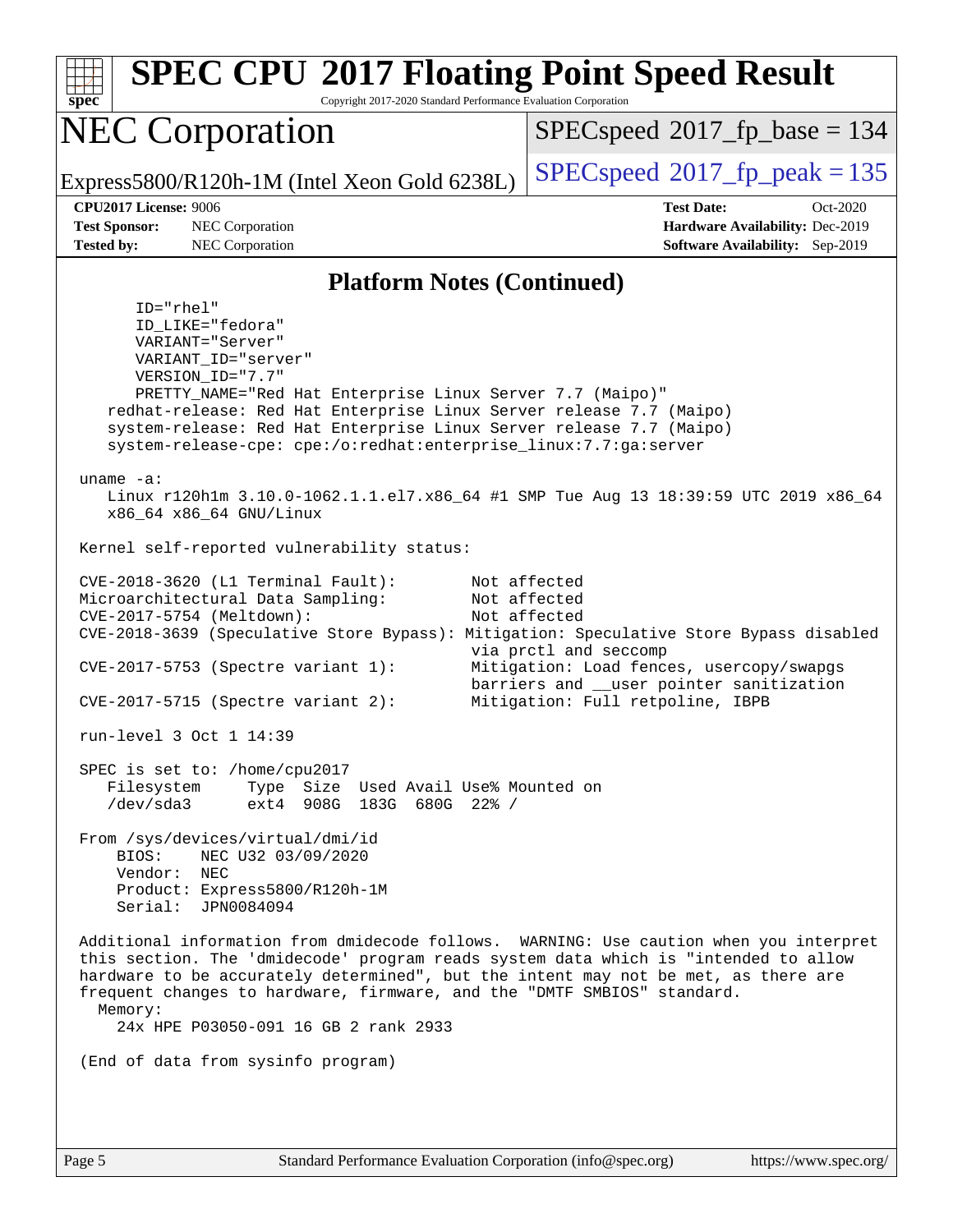| <b>SPEC CPU®2017 Floating Point Speed Result</b><br>Copyright 2017-2020 Standard Performance Evaluation Corporation<br>$spec^*$                                                                                                                                                                                                                                                                                                                                                                                                                                      |                                                                                                     |  |  |
|----------------------------------------------------------------------------------------------------------------------------------------------------------------------------------------------------------------------------------------------------------------------------------------------------------------------------------------------------------------------------------------------------------------------------------------------------------------------------------------------------------------------------------------------------------------------|-----------------------------------------------------------------------------------------------------|--|--|
| <b>NEC Corporation</b>                                                                                                                                                                                                                                                                                                                                                                                                                                                                                                                                               | $SPEC speed^{\circ}2017$ fp base = 134                                                              |  |  |
| Express5800/R120h-1M (Intel Xeon Gold 6238L)                                                                                                                                                                                                                                                                                                                                                                                                                                                                                                                         | $SPEC speed^{\circ}2017$ fp peak = 135                                                              |  |  |
| CPU2017 License: 9006<br><b>Test Sponsor:</b><br>NEC Corporation<br><b>Tested by:</b><br>NEC Corporation                                                                                                                                                                                                                                                                                                                                                                                                                                                             | <b>Test Date:</b><br>Oct-2020<br>Hardware Availability: Dec-2019<br>Software Availability: Sep-2019 |  |  |
| <b>Compiler Version Notes</b>                                                                                                                                                                                                                                                                                                                                                                                                                                                                                                                                        |                                                                                                     |  |  |
| 619.1bm_s(base, peak) 638.imagick_s(base, peak)<br>С<br>644.nab_s(base, peak)                                                                                                                                                                                                                                                                                                                                                                                                                                                                                        |                                                                                                     |  |  |
| Intel(R) C Intel(R) 64 Compiler for applications running on Intel(R) 64,<br>Version 19.0.4.227 Build 20190416<br>Copyright (C) 1985-2019 Intel Corporation. All rights reserved.                                                                                                                                                                                                                                                                                                                                                                                     |                                                                                                     |  |  |
| $C++$ , C, Fortran   607.cactuBSSN_s(base, peak)                                                                                                                                                                                                                                                                                                                                                                                                                                                                                                                     |                                                                                                     |  |  |
| Intel(R) $C++$ Intel(R) 64 Compiler for applications running on Intel(R) 64,<br>Version 19.0.4.227 Build 20190416<br>Copyright (C) 1985-2019 Intel Corporation. All rights reserved.<br>Intel(R) C Intel(R) 64 Compiler for applications running on Intel(R) 64,<br>Version 19.0.4.227 Build 20190416<br>Copyright (C) 1985-2019 Intel Corporation. All rights reserved.<br>$Intel(R)$ Fortran Intel(R) 64 Compiler for applications running on Intel(R)<br>64, Version 19.0.4.227 Build 20190416<br>Copyright (C) 1985-2019 Intel Corporation. All rights reserved. |                                                                                                     |  |  |
| ======================<br>603.bwaves_s(base, peak) 649.fotonik3d_s(base, peak)<br>Fortran<br>654.roms_s(base, peak)                                                                                                                                                                                                                                                                                                                                                                                                                                                  |                                                                                                     |  |  |
| $Intel(R)$ Fortran Intel(R) 64 Compiler for applications running on Intel(R)<br>64, Version 19.0.4.227 Build 20190416<br>Copyright (C) 1985-2019 Intel Corporation. All rights reserved.<br>_________________                                                                                                                                                                                                                                                                                                                                                        |                                                                                                     |  |  |
| Fortran, C   621.wrf_s(base, peak) 627.cam4_s(base, peak)<br>$  628.pop2_s(base, peak)$                                                                                                                                                                                                                                                                                                                                                                                                                                                                              |                                                                                                     |  |  |
| $Intel(R)$ Fortran Intel(R) 64 Compiler for applications running on Intel(R)<br>64, Version 19.0.4.227 Build 20190416<br>Copyright (C) 1985-2019 Intel Corporation. All rights reserved.<br>Intel(R) C Intel(R) 64 Compiler for applications running on Intel(R) 64,<br>Version 19.0.4.227 Build 20190416<br>Copyright (C) 1985-2019 Intel Corporation. All rights reserved.                                                                                                                                                                                         |                                                                                                     |  |  |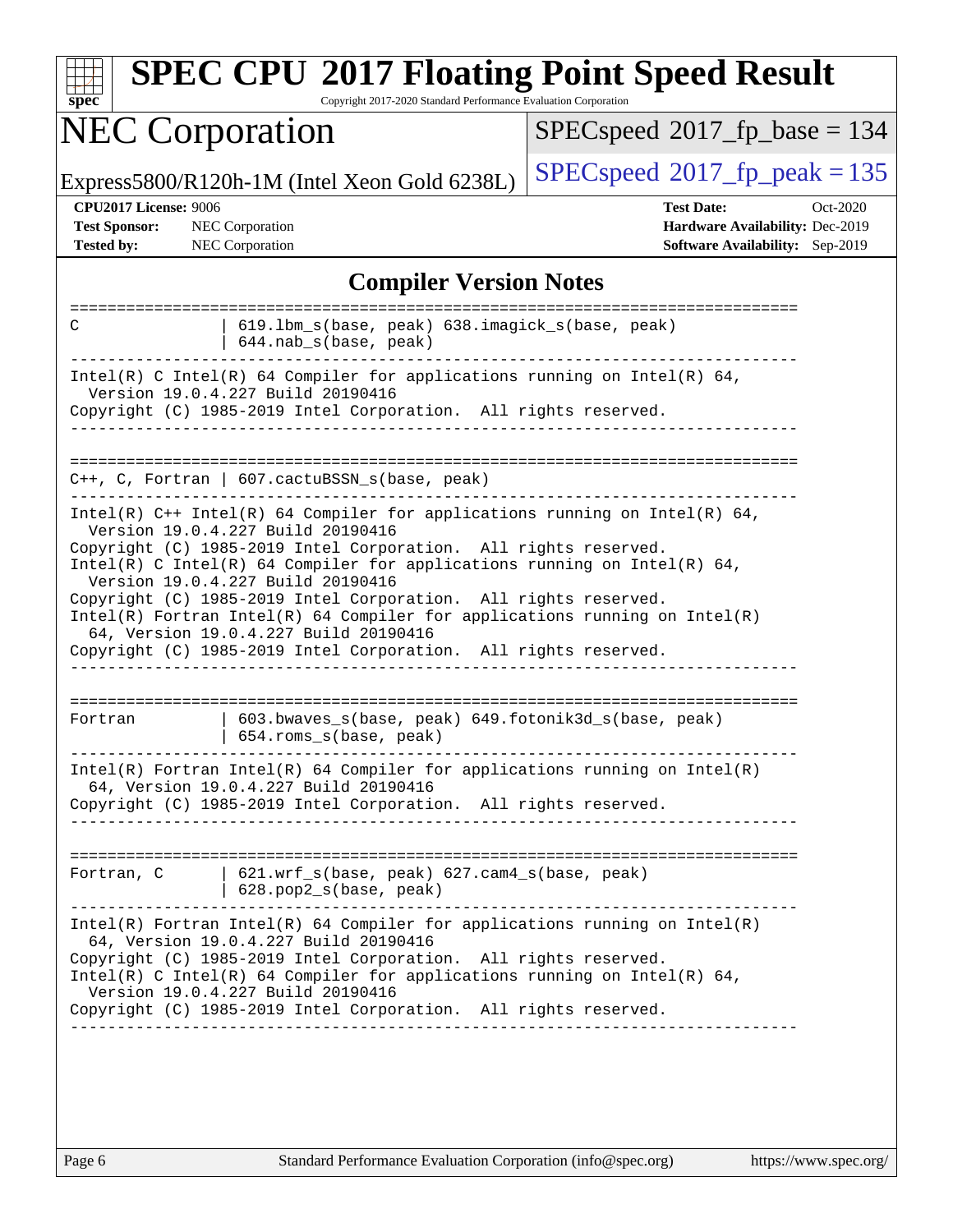| spe<br>Ľ<br>۹ |  |  |  |  |  |
|---------------|--|--|--|--|--|

# **[SPEC CPU](http://www.spec.org/auto/cpu2017/Docs/result-fields.html#SPECCPU2017FloatingPointSpeedResult)[2017 Floating Point Speed Result](http://www.spec.org/auto/cpu2017/Docs/result-fields.html#SPECCPU2017FloatingPointSpeedResult)**

Copyright 2017-2020 Standard Performance Evaluation Corporation

# NEC Corporation

[SPECspeed](http://www.spec.org/auto/cpu2017/Docs/result-fields.html#SPECspeed2017fpbase)<sup>®</sup>2017 fp base = 134

Express5800/R120h-1M (Intel Xeon Gold 6238L)  $\big|$  [SPECspeed](http://www.spec.org/auto/cpu2017/Docs/result-fields.html#SPECspeed2017fppeak)<sup>®</sup>[2017\\_fp\\_peak = 1](http://www.spec.org/auto/cpu2017/Docs/result-fields.html#SPECspeed2017fppeak)35

**[Test Sponsor:](http://www.spec.org/auto/cpu2017/Docs/result-fields.html#TestSponsor)** NEC Corporation **[Hardware Availability:](http://www.spec.org/auto/cpu2017/Docs/result-fields.html#HardwareAvailability)** Dec-2019 **[Tested by:](http://www.spec.org/auto/cpu2017/Docs/result-fields.html#Testedby)** NEC Corporation **[Software Availability:](http://www.spec.org/auto/cpu2017/Docs/result-fields.html#SoftwareAvailability)** Sep-2019

**[CPU2017 License:](http://www.spec.org/auto/cpu2017/Docs/result-fields.html#CPU2017License)** 9006 **[Test Date:](http://www.spec.org/auto/cpu2017/Docs/result-fields.html#TestDate)** Oct-2020

### **[Base Compiler Invocation](http://www.spec.org/auto/cpu2017/Docs/result-fields.html#BaseCompilerInvocation)**

[C benchmarks:](http://www.spec.org/auto/cpu2017/Docs/result-fields.html#Cbenchmarks) [icc -m64 -std=c11](http://www.spec.org/cpu2017/results/res2020q4/cpu2017-20201012-24172.flags.html#user_CCbase_intel_icc_64bit_c11_33ee0cdaae7deeeab2a9725423ba97205ce30f63b9926c2519791662299b76a0318f32ddfffdc46587804de3178b4f9328c46fa7c2b0cd779d7a61945c91cd35)

[Fortran benchmarks](http://www.spec.org/auto/cpu2017/Docs/result-fields.html#Fortranbenchmarks): [ifort -m64](http://www.spec.org/cpu2017/results/res2020q4/cpu2017-20201012-24172.flags.html#user_FCbase_intel_ifort_64bit_24f2bb282fbaeffd6157abe4f878425411749daecae9a33200eee2bee2fe76f3b89351d69a8130dd5949958ce389cf37ff59a95e7a40d588e8d3a57e0c3fd751)

[Benchmarks using both Fortran and C:](http://www.spec.org/auto/cpu2017/Docs/result-fields.html#BenchmarksusingbothFortranandC) [ifort -m64](http://www.spec.org/cpu2017/results/res2020q4/cpu2017-20201012-24172.flags.html#user_CC_FCbase_intel_ifort_64bit_24f2bb282fbaeffd6157abe4f878425411749daecae9a33200eee2bee2fe76f3b89351d69a8130dd5949958ce389cf37ff59a95e7a40d588e8d3a57e0c3fd751) [icc -m64 -std=c11](http://www.spec.org/cpu2017/results/res2020q4/cpu2017-20201012-24172.flags.html#user_CC_FCbase_intel_icc_64bit_c11_33ee0cdaae7deeeab2a9725423ba97205ce30f63b9926c2519791662299b76a0318f32ddfffdc46587804de3178b4f9328c46fa7c2b0cd779d7a61945c91cd35)

[Benchmarks using Fortran, C, and C++:](http://www.spec.org/auto/cpu2017/Docs/result-fields.html#BenchmarksusingFortranCandCXX) [icpc -m64](http://www.spec.org/cpu2017/results/res2020q4/cpu2017-20201012-24172.flags.html#user_CC_CXX_FCbase_intel_icpc_64bit_4ecb2543ae3f1412ef961e0650ca070fec7b7afdcd6ed48761b84423119d1bf6bdf5cad15b44d48e7256388bc77273b966e5eb805aefd121eb22e9299b2ec9d9) [icc -m64 -std=c11](http://www.spec.org/cpu2017/results/res2020q4/cpu2017-20201012-24172.flags.html#user_CC_CXX_FCbase_intel_icc_64bit_c11_33ee0cdaae7deeeab2a9725423ba97205ce30f63b9926c2519791662299b76a0318f32ddfffdc46587804de3178b4f9328c46fa7c2b0cd779d7a61945c91cd35) [ifort -m64](http://www.spec.org/cpu2017/results/res2020q4/cpu2017-20201012-24172.flags.html#user_CC_CXX_FCbase_intel_ifort_64bit_24f2bb282fbaeffd6157abe4f878425411749daecae9a33200eee2bee2fe76f3b89351d69a8130dd5949958ce389cf37ff59a95e7a40d588e8d3a57e0c3fd751)

#### **[Base Portability Flags](http://www.spec.org/auto/cpu2017/Docs/result-fields.html#BasePortabilityFlags)**

 603.bwaves\_s: [-DSPEC\\_LP64](http://www.spec.org/cpu2017/results/res2020q4/cpu2017-20201012-24172.flags.html#suite_basePORTABILITY603_bwaves_s_DSPEC_LP64) 607.cactuBSSN\_s: [-DSPEC\\_LP64](http://www.spec.org/cpu2017/results/res2020q4/cpu2017-20201012-24172.flags.html#suite_basePORTABILITY607_cactuBSSN_s_DSPEC_LP64) 619.lbm\_s: [-DSPEC\\_LP64](http://www.spec.org/cpu2017/results/res2020q4/cpu2017-20201012-24172.flags.html#suite_basePORTABILITY619_lbm_s_DSPEC_LP64) 621.wrf\_s: [-DSPEC\\_LP64](http://www.spec.org/cpu2017/results/res2020q4/cpu2017-20201012-24172.flags.html#suite_basePORTABILITY621_wrf_s_DSPEC_LP64) [-DSPEC\\_CASE\\_FLAG](http://www.spec.org/cpu2017/results/res2020q4/cpu2017-20201012-24172.flags.html#b621.wrf_s_baseCPORTABILITY_DSPEC_CASE_FLAG) [-convert big\\_endian](http://www.spec.org/cpu2017/results/res2020q4/cpu2017-20201012-24172.flags.html#user_baseFPORTABILITY621_wrf_s_convert_big_endian_c3194028bc08c63ac5d04de18c48ce6d347e4e562e8892b8bdbdc0214820426deb8554edfa529a3fb25a586e65a3d812c835984020483e7e73212c4d31a38223) 627.cam4\_s: [-DSPEC\\_LP64](http://www.spec.org/cpu2017/results/res2020q4/cpu2017-20201012-24172.flags.html#suite_basePORTABILITY627_cam4_s_DSPEC_LP64) [-DSPEC\\_CASE\\_FLAG](http://www.spec.org/cpu2017/results/res2020q4/cpu2017-20201012-24172.flags.html#b627.cam4_s_baseCPORTABILITY_DSPEC_CASE_FLAG) 628.pop2\_s: [-DSPEC\\_LP64](http://www.spec.org/cpu2017/results/res2020q4/cpu2017-20201012-24172.flags.html#suite_basePORTABILITY628_pop2_s_DSPEC_LP64) [-DSPEC\\_CASE\\_FLAG](http://www.spec.org/cpu2017/results/res2020q4/cpu2017-20201012-24172.flags.html#b628.pop2_s_baseCPORTABILITY_DSPEC_CASE_FLAG) [-convert big\\_endian](http://www.spec.org/cpu2017/results/res2020q4/cpu2017-20201012-24172.flags.html#user_baseFPORTABILITY628_pop2_s_convert_big_endian_c3194028bc08c63ac5d04de18c48ce6d347e4e562e8892b8bdbdc0214820426deb8554edfa529a3fb25a586e65a3d812c835984020483e7e73212c4d31a38223) [-assume byterecl](http://www.spec.org/cpu2017/results/res2020q4/cpu2017-20201012-24172.flags.html#user_baseFPORTABILITY628_pop2_s_assume_byterecl_7e47d18b9513cf18525430bbf0f2177aa9bf368bc7a059c09b2c06a34b53bd3447c950d3f8d6c70e3faf3a05c8557d66a5798b567902e8849adc142926523472) 638.imagick\_s: [-DSPEC\\_LP64](http://www.spec.org/cpu2017/results/res2020q4/cpu2017-20201012-24172.flags.html#suite_basePORTABILITY638_imagick_s_DSPEC_LP64) 644.nab\_s: [-DSPEC\\_LP64](http://www.spec.org/cpu2017/results/res2020q4/cpu2017-20201012-24172.flags.html#suite_basePORTABILITY644_nab_s_DSPEC_LP64) 649.fotonik3d\_s: [-DSPEC\\_LP64](http://www.spec.org/cpu2017/results/res2020q4/cpu2017-20201012-24172.flags.html#suite_basePORTABILITY649_fotonik3d_s_DSPEC_LP64) 654.roms\_s: [-DSPEC\\_LP64](http://www.spec.org/cpu2017/results/res2020q4/cpu2017-20201012-24172.flags.html#suite_basePORTABILITY654_roms_s_DSPEC_LP64)

## **[Base Optimization Flags](http://www.spec.org/auto/cpu2017/Docs/result-fields.html#BaseOptimizationFlags)**

#### [C benchmarks](http://www.spec.org/auto/cpu2017/Docs/result-fields.html#Cbenchmarks): [-xCORE-AVX512](http://www.spec.org/cpu2017/results/res2020q4/cpu2017-20201012-24172.flags.html#user_CCbase_f-xCORE-AVX512) [-ipo](http://www.spec.org/cpu2017/results/res2020q4/cpu2017-20201012-24172.flags.html#user_CCbase_f-ipo) [-O3](http://www.spec.org/cpu2017/results/res2020q4/cpu2017-20201012-24172.flags.html#user_CCbase_f-O3) [-no-prec-div](http://www.spec.org/cpu2017/results/res2020q4/cpu2017-20201012-24172.flags.html#user_CCbase_f-no-prec-div) [-qopt-prefetch](http://www.spec.org/cpu2017/results/res2020q4/cpu2017-20201012-24172.flags.html#user_CCbase_f-qopt-prefetch) [-ffinite-math-only](http://www.spec.org/cpu2017/results/res2020q4/cpu2017-20201012-24172.flags.html#user_CCbase_f_finite_math_only_cb91587bd2077682c4b38af759c288ed7c732db004271a9512da14a4f8007909a5f1427ecbf1a0fb78ff2a814402c6114ac565ca162485bbcae155b5e4258871) [-qopt-mem-layout-trans=4](http://www.spec.org/cpu2017/results/res2020q4/cpu2017-20201012-24172.flags.html#user_CCbase_f-qopt-mem-layout-trans_fa39e755916c150a61361b7846f310bcdf6f04e385ef281cadf3647acec3f0ae266d1a1d22d972a7087a248fd4e6ca390a3634700869573d231a252c784941a8) [-qopenmp](http://www.spec.org/cpu2017/results/res2020q4/cpu2017-20201012-24172.flags.html#user_CCbase_qopenmp_16be0c44f24f464004c6784a7acb94aca937f053568ce72f94b139a11c7c168634a55f6653758ddd83bcf7b8463e8028bb0b48b77bcddc6b78d5d95bb1df2967) [-DSPEC\\_OPENMP](http://www.spec.org/cpu2017/results/res2020q4/cpu2017-20201012-24172.flags.html#suite_CCbase_DSPEC_OPENMP) [Fortran benchmarks](http://www.spec.org/auto/cpu2017/Docs/result-fields.html#Fortranbenchmarks): -DSPEC OPENMP [-xCORE-AVX512](http://www.spec.org/cpu2017/results/res2020q4/cpu2017-20201012-24172.flags.html#user_FCbase_f-xCORE-AVX512) [-ipo](http://www.spec.org/cpu2017/results/res2020q4/cpu2017-20201012-24172.flags.html#user_FCbase_f-ipo) [-O3](http://www.spec.org/cpu2017/results/res2020q4/cpu2017-20201012-24172.flags.html#user_FCbase_f-O3) [-no-prec-div](http://www.spec.org/cpu2017/results/res2020q4/cpu2017-20201012-24172.flags.html#user_FCbase_f-no-prec-div) [-qopt-prefetch](http://www.spec.org/cpu2017/results/res2020q4/cpu2017-20201012-24172.flags.html#user_FCbase_f-qopt-prefetch) [-ffinite-math-only](http://www.spec.org/cpu2017/results/res2020q4/cpu2017-20201012-24172.flags.html#user_FCbase_f_finite_math_only_cb91587bd2077682c4b38af759c288ed7c732db004271a9512da14a4f8007909a5f1427ecbf1a0fb78ff2a814402c6114ac565ca162485bbcae155b5e4258871) [-qopt-mem-layout-trans=4](http://www.spec.org/cpu2017/results/res2020q4/cpu2017-20201012-24172.flags.html#user_FCbase_f-qopt-mem-layout-trans_fa39e755916c150a61361b7846f310bcdf6f04e385ef281cadf3647acec3f0ae266d1a1d22d972a7087a248fd4e6ca390a3634700869573d231a252c784941a8) [-qopenmp](http://www.spec.org/cpu2017/results/res2020q4/cpu2017-20201012-24172.flags.html#user_FCbase_qopenmp_16be0c44f24f464004c6784a7acb94aca937f053568ce72f94b139a11c7c168634a55f6653758ddd83bcf7b8463e8028bb0b48b77bcddc6b78d5d95bb1df2967) [-nostandard-realloc-lhs](http://www.spec.org/cpu2017/results/res2020q4/cpu2017-20201012-24172.flags.html#user_FCbase_f_2003_std_realloc_82b4557e90729c0f113870c07e44d33d6f5a304b4f63d4c15d2d0f1fab99f5daaed73bdb9275d9ae411527f28b936061aa8b9c8f2d63842963b95c9dd6426b8a) [Benchmarks using both Fortran and C](http://www.spec.org/auto/cpu2017/Docs/result-fields.html#BenchmarksusingbothFortranandC): [-xCORE-AVX512](http://www.spec.org/cpu2017/results/res2020q4/cpu2017-20201012-24172.flags.html#user_CC_FCbase_f-xCORE-AVX512) [-ipo](http://www.spec.org/cpu2017/results/res2020q4/cpu2017-20201012-24172.flags.html#user_CC_FCbase_f-ipo) [-O3](http://www.spec.org/cpu2017/results/res2020q4/cpu2017-20201012-24172.flags.html#user_CC_FCbase_f-O3) [-no-prec-div](http://www.spec.org/cpu2017/results/res2020q4/cpu2017-20201012-24172.flags.html#user_CC_FCbase_f-no-prec-div) [-qopt-prefetch](http://www.spec.org/cpu2017/results/res2020q4/cpu2017-20201012-24172.flags.html#user_CC_FCbase_f-qopt-prefetch) [-ffinite-math-only](http://www.spec.org/cpu2017/results/res2020q4/cpu2017-20201012-24172.flags.html#user_CC_FCbase_f_finite_math_only_cb91587bd2077682c4b38af759c288ed7c732db004271a9512da14a4f8007909a5f1427ecbf1a0fb78ff2a814402c6114ac565ca162485bbcae155b5e4258871) [-qopt-mem-layout-trans=4](http://www.spec.org/cpu2017/results/res2020q4/cpu2017-20201012-24172.flags.html#user_CC_FCbase_f-qopt-mem-layout-trans_fa39e755916c150a61361b7846f310bcdf6f04e385ef281cadf3647acec3f0ae266d1a1d22d972a7087a248fd4e6ca390a3634700869573d231a252c784941a8) [-qopenmp](http://www.spec.org/cpu2017/results/res2020q4/cpu2017-20201012-24172.flags.html#user_CC_FCbase_qopenmp_16be0c44f24f464004c6784a7acb94aca937f053568ce72f94b139a11c7c168634a55f6653758ddd83bcf7b8463e8028bb0b48b77bcddc6b78d5d95bb1df2967) [-DSPEC\\_OPENMP](http://www.spec.org/cpu2017/results/res2020q4/cpu2017-20201012-24172.flags.html#suite_CC_FCbase_DSPEC_OPENMP) [-nostandard-realloc-lhs](http://www.spec.org/cpu2017/results/res2020q4/cpu2017-20201012-24172.flags.html#user_CC_FCbase_f_2003_std_realloc_82b4557e90729c0f113870c07e44d33d6f5a304b4f63d4c15d2d0f1fab99f5daaed73bdb9275d9ae411527f28b936061aa8b9c8f2d63842963b95c9dd6426b8a) **(Continued on next page)**

Page 7 Standard Performance Evaluation Corporation [\(info@spec.org\)](mailto:info@spec.org) <https://www.spec.org/>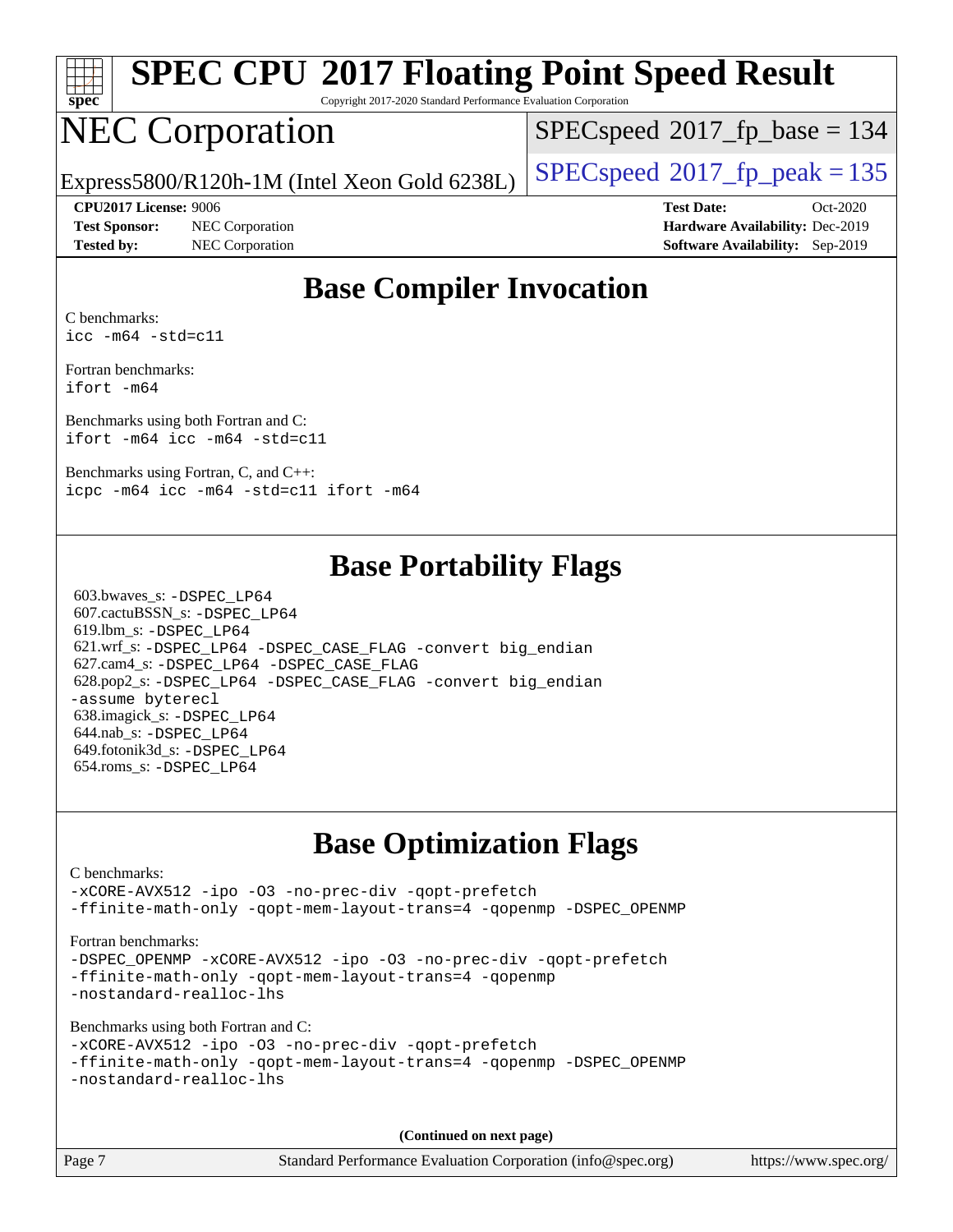

# **[SPEC CPU](http://www.spec.org/auto/cpu2017/Docs/result-fields.html#SPECCPU2017FloatingPointSpeedResult)[2017 Floating Point Speed Result](http://www.spec.org/auto/cpu2017/Docs/result-fields.html#SPECCPU2017FloatingPointSpeedResult)**

Copyright 2017-2020 Standard Performance Evaluation Corporation

## NEC Corporation

[SPECspeed](http://www.spec.org/auto/cpu2017/Docs/result-fields.html#SPECspeed2017fpbase)<sup>®</sup>2017 fp base = 134

Express5800/R120h-1M (Intel Xeon Gold 6238L)  $\big|$  [SPECspeed](http://www.spec.org/auto/cpu2017/Docs/result-fields.html#SPECspeed2017fppeak)<sup>®</sup>[2017\\_fp\\_peak = 1](http://www.spec.org/auto/cpu2017/Docs/result-fields.html#SPECspeed2017fppeak)35

**[Tested by:](http://www.spec.org/auto/cpu2017/Docs/result-fields.html#Testedby)** NEC Corporation **[Software Availability:](http://www.spec.org/auto/cpu2017/Docs/result-fields.html#SoftwareAvailability)** Sep-2019

**[CPU2017 License:](http://www.spec.org/auto/cpu2017/Docs/result-fields.html#CPU2017License)** 9006 **[Test Date:](http://www.spec.org/auto/cpu2017/Docs/result-fields.html#TestDate)** Oct-2020 **[Test Sponsor:](http://www.spec.org/auto/cpu2017/Docs/result-fields.html#TestSponsor)** NEC Corporation **[Hardware Availability:](http://www.spec.org/auto/cpu2017/Docs/result-fields.html#HardwareAvailability)** Dec-2019

## **[Base Optimization Flags \(Continued\)](http://www.spec.org/auto/cpu2017/Docs/result-fields.html#BaseOptimizationFlags)**

[Benchmarks using Fortran, C, and C++:](http://www.spec.org/auto/cpu2017/Docs/result-fields.html#BenchmarksusingFortranCandCXX)

[-xCORE-AVX512](http://www.spec.org/cpu2017/results/res2020q4/cpu2017-20201012-24172.flags.html#user_CC_CXX_FCbase_f-xCORE-AVX512) [-ipo](http://www.spec.org/cpu2017/results/res2020q4/cpu2017-20201012-24172.flags.html#user_CC_CXX_FCbase_f-ipo) [-O3](http://www.spec.org/cpu2017/results/res2020q4/cpu2017-20201012-24172.flags.html#user_CC_CXX_FCbase_f-O3) [-no-prec-div](http://www.spec.org/cpu2017/results/res2020q4/cpu2017-20201012-24172.flags.html#user_CC_CXX_FCbase_f-no-prec-div) [-qopt-prefetch](http://www.spec.org/cpu2017/results/res2020q4/cpu2017-20201012-24172.flags.html#user_CC_CXX_FCbase_f-qopt-prefetch)

[-ffinite-math-only](http://www.spec.org/cpu2017/results/res2020q4/cpu2017-20201012-24172.flags.html#user_CC_CXX_FCbase_f_finite_math_only_cb91587bd2077682c4b38af759c288ed7c732db004271a9512da14a4f8007909a5f1427ecbf1a0fb78ff2a814402c6114ac565ca162485bbcae155b5e4258871) [-qopt-mem-layout-trans=4](http://www.spec.org/cpu2017/results/res2020q4/cpu2017-20201012-24172.flags.html#user_CC_CXX_FCbase_f-qopt-mem-layout-trans_fa39e755916c150a61361b7846f310bcdf6f04e385ef281cadf3647acec3f0ae266d1a1d22d972a7087a248fd4e6ca390a3634700869573d231a252c784941a8) [-qopenmp](http://www.spec.org/cpu2017/results/res2020q4/cpu2017-20201012-24172.flags.html#user_CC_CXX_FCbase_qopenmp_16be0c44f24f464004c6784a7acb94aca937f053568ce72f94b139a11c7c168634a55f6653758ddd83bcf7b8463e8028bb0b48b77bcddc6b78d5d95bb1df2967) [-DSPEC\\_OPENMP](http://www.spec.org/cpu2017/results/res2020q4/cpu2017-20201012-24172.flags.html#suite_CC_CXX_FCbase_DSPEC_OPENMP) [-nostandard-realloc-lhs](http://www.spec.org/cpu2017/results/res2020q4/cpu2017-20201012-24172.flags.html#user_CC_CXX_FCbase_f_2003_std_realloc_82b4557e90729c0f113870c07e44d33d6f5a304b4f63d4c15d2d0f1fab99f5daaed73bdb9275d9ae411527f28b936061aa8b9c8f2d63842963b95c9dd6426b8a)

**[Peak Compiler Invocation](http://www.spec.org/auto/cpu2017/Docs/result-fields.html#PeakCompilerInvocation)**

[C benchmarks](http://www.spec.org/auto/cpu2017/Docs/result-fields.html#Cbenchmarks): [icc -m64 -std=c11](http://www.spec.org/cpu2017/results/res2020q4/cpu2017-20201012-24172.flags.html#user_CCpeak_intel_icc_64bit_c11_33ee0cdaae7deeeab2a9725423ba97205ce30f63b9926c2519791662299b76a0318f32ddfffdc46587804de3178b4f9328c46fa7c2b0cd779d7a61945c91cd35)

[Fortran benchmarks](http://www.spec.org/auto/cpu2017/Docs/result-fields.html#Fortranbenchmarks): [ifort -m64](http://www.spec.org/cpu2017/results/res2020q4/cpu2017-20201012-24172.flags.html#user_FCpeak_intel_ifort_64bit_24f2bb282fbaeffd6157abe4f878425411749daecae9a33200eee2bee2fe76f3b89351d69a8130dd5949958ce389cf37ff59a95e7a40d588e8d3a57e0c3fd751)

[Benchmarks using both Fortran and C](http://www.spec.org/auto/cpu2017/Docs/result-fields.html#BenchmarksusingbothFortranandC): [ifort -m64](http://www.spec.org/cpu2017/results/res2020q4/cpu2017-20201012-24172.flags.html#user_CC_FCpeak_intel_ifort_64bit_24f2bb282fbaeffd6157abe4f878425411749daecae9a33200eee2bee2fe76f3b89351d69a8130dd5949958ce389cf37ff59a95e7a40d588e8d3a57e0c3fd751) [icc -m64 -std=c11](http://www.spec.org/cpu2017/results/res2020q4/cpu2017-20201012-24172.flags.html#user_CC_FCpeak_intel_icc_64bit_c11_33ee0cdaae7deeeab2a9725423ba97205ce30f63b9926c2519791662299b76a0318f32ddfffdc46587804de3178b4f9328c46fa7c2b0cd779d7a61945c91cd35)

[Benchmarks using Fortran, C, and C++:](http://www.spec.org/auto/cpu2017/Docs/result-fields.html#BenchmarksusingFortranCandCXX) [icpc -m64](http://www.spec.org/cpu2017/results/res2020q4/cpu2017-20201012-24172.flags.html#user_CC_CXX_FCpeak_intel_icpc_64bit_4ecb2543ae3f1412ef961e0650ca070fec7b7afdcd6ed48761b84423119d1bf6bdf5cad15b44d48e7256388bc77273b966e5eb805aefd121eb22e9299b2ec9d9) [icc -m64 -std=c11](http://www.spec.org/cpu2017/results/res2020q4/cpu2017-20201012-24172.flags.html#user_CC_CXX_FCpeak_intel_icc_64bit_c11_33ee0cdaae7deeeab2a9725423ba97205ce30f63b9926c2519791662299b76a0318f32ddfffdc46587804de3178b4f9328c46fa7c2b0cd779d7a61945c91cd35) [ifort -m64](http://www.spec.org/cpu2017/results/res2020q4/cpu2017-20201012-24172.flags.html#user_CC_CXX_FCpeak_intel_ifort_64bit_24f2bb282fbaeffd6157abe4f878425411749daecae9a33200eee2bee2fe76f3b89351d69a8130dd5949958ce389cf37ff59a95e7a40d588e8d3a57e0c3fd751)

## **[Peak Portability Flags](http://www.spec.org/auto/cpu2017/Docs/result-fields.html#PeakPortabilityFlags)**

Same as Base Portability Flags

## **[Peak Optimization Flags](http://www.spec.org/auto/cpu2017/Docs/result-fields.html#PeakOptimizationFlags)**

[C benchmarks](http://www.spec.org/auto/cpu2017/Docs/result-fields.html#Cbenchmarks):

[-xCORE-AVX512](http://www.spec.org/cpu2017/results/res2020q4/cpu2017-20201012-24172.flags.html#user_CCpeak_f-xCORE-AVX512) [-ipo](http://www.spec.org/cpu2017/results/res2020q4/cpu2017-20201012-24172.flags.html#user_CCpeak_f-ipo) [-O3](http://www.spec.org/cpu2017/results/res2020q4/cpu2017-20201012-24172.flags.html#user_CCpeak_f-O3) [-no-prec-div](http://www.spec.org/cpu2017/results/res2020q4/cpu2017-20201012-24172.flags.html#user_CCpeak_f-no-prec-div) [-qopt-prefetch](http://www.spec.org/cpu2017/results/res2020q4/cpu2017-20201012-24172.flags.html#user_CCpeak_f-qopt-prefetch) [-ffinite-math-only](http://www.spec.org/cpu2017/results/res2020q4/cpu2017-20201012-24172.flags.html#user_CCpeak_f_finite_math_only_cb91587bd2077682c4b38af759c288ed7c732db004271a9512da14a4f8007909a5f1427ecbf1a0fb78ff2a814402c6114ac565ca162485bbcae155b5e4258871) [-qopt-mem-layout-trans=4](http://www.spec.org/cpu2017/results/res2020q4/cpu2017-20201012-24172.flags.html#user_CCpeak_f-qopt-mem-layout-trans_fa39e755916c150a61361b7846f310bcdf6f04e385ef281cadf3647acec3f0ae266d1a1d22d972a7087a248fd4e6ca390a3634700869573d231a252c784941a8) [-qopenmp](http://www.spec.org/cpu2017/results/res2020q4/cpu2017-20201012-24172.flags.html#user_CCpeak_qopenmp_16be0c44f24f464004c6784a7acb94aca937f053568ce72f94b139a11c7c168634a55f6653758ddd83bcf7b8463e8028bb0b48b77bcddc6b78d5d95bb1df2967) [-DSPEC\\_OPENMP](http://www.spec.org/cpu2017/results/res2020q4/cpu2017-20201012-24172.flags.html#suite_CCpeak_DSPEC_OPENMP)

[Fortran benchmarks](http://www.spec.org/auto/cpu2017/Docs/result-fields.html#Fortranbenchmarks):

 $603.bwaves$  s: basepeak = yes

 649.fotonik3d\_s: [-prof-gen](http://www.spec.org/cpu2017/results/res2020q4/cpu2017-20201012-24172.flags.html#user_peakPASS1_FFLAGSPASS1_LDFLAGS649_fotonik3d_s_prof_gen_5aa4926d6013ddb2a31985c654b3eb18169fc0c6952a63635c234f711e6e63dd76e94ad52365559451ec499a2cdb89e4dc58ba4c67ef54ca681ffbe1461d6b36)(pass 1) [-prof-use](http://www.spec.org/cpu2017/results/res2020q4/cpu2017-20201012-24172.flags.html#user_peakPASS2_FFLAGSPASS2_LDFLAGS649_fotonik3d_s_prof_use_1a21ceae95f36a2b53c25747139a6c16ca95bd9def2a207b4f0849963b97e94f5260e30a0c64f4bb623698870e679ca08317ef8150905d41bd88c6f78df73f19)(pass 2) [-DSPEC\\_SUPPRESS\\_OPENMP](http://www.spec.org/cpu2017/results/res2020q4/cpu2017-20201012-24172.flags.html#suite_peakPASS1_FOPTIMIZE649_fotonik3d_s_DSPEC_SUPPRESS_OPENMP) [-DSPEC\\_OPENMP](http://www.spec.org/cpu2017/results/res2020q4/cpu2017-20201012-24172.flags.html#suite_peakPASS2_FOPTIMIZE649_fotonik3d_s_DSPEC_OPENMP) [-O2](http://www.spec.org/cpu2017/results/res2020q4/cpu2017-20201012-24172.flags.html#user_peakPASS1_FOPTIMIZE649_fotonik3d_s_f-O2) [-xCORE-AVX512](http://www.spec.org/cpu2017/results/res2020q4/cpu2017-20201012-24172.flags.html#user_peakPASS2_FOPTIMIZE649_fotonik3d_s_f-xCORE-AVX512) [-qopt-prefetch](http://www.spec.org/cpu2017/results/res2020q4/cpu2017-20201012-24172.flags.html#user_peakPASS1_FOPTIMIZEPASS2_FOPTIMIZE649_fotonik3d_s_f-qopt-prefetch) [-ipo](http://www.spec.org/cpu2017/results/res2020q4/cpu2017-20201012-24172.flags.html#user_peakPASS2_FOPTIMIZE649_fotonik3d_s_f-ipo) [-O3](http://www.spec.org/cpu2017/results/res2020q4/cpu2017-20201012-24172.flags.html#user_peakPASS2_FOPTIMIZE649_fotonik3d_s_f-O3) [-ffinite-math-only](http://www.spec.org/cpu2017/results/res2020q4/cpu2017-20201012-24172.flags.html#user_peakPASS1_FOPTIMIZEPASS2_FOPTIMIZE649_fotonik3d_s_f_finite_math_only_cb91587bd2077682c4b38af759c288ed7c732db004271a9512da14a4f8007909a5f1427ecbf1a0fb78ff2a814402c6114ac565ca162485bbcae155b5e4258871) [-no-prec-div](http://www.spec.org/cpu2017/results/res2020q4/cpu2017-20201012-24172.flags.html#user_peakPASS2_FOPTIMIZE649_fotonik3d_s_f-no-prec-div) [-qopt-mem-layout-trans=4](http://www.spec.org/cpu2017/results/res2020q4/cpu2017-20201012-24172.flags.html#user_peakPASS1_FOPTIMIZEPASS2_FOPTIMIZE649_fotonik3d_s_f-qopt-mem-layout-trans_fa39e755916c150a61361b7846f310bcdf6f04e385ef281cadf3647acec3f0ae266d1a1d22d972a7087a248fd4e6ca390a3634700869573d231a252c784941a8) [-qopenmp](http://www.spec.org/cpu2017/results/res2020q4/cpu2017-20201012-24172.flags.html#user_peakPASS2_FOPTIMIZE649_fotonik3d_s_qopenmp_16be0c44f24f464004c6784a7acb94aca937f053568ce72f94b139a11c7c168634a55f6653758ddd83bcf7b8463e8028bb0b48b77bcddc6b78d5d95bb1df2967) [-nostandard-realloc-lhs](http://www.spec.org/cpu2017/results/res2020q4/cpu2017-20201012-24172.flags.html#user_peakEXTRA_FOPTIMIZE649_fotonik3d_s_f_2003_std_realloc_82b4557e90729c0f113870c07e44d33d6f5a304b4f63d4c15d2d0f1fab99f5daaed73bdb9275d9ae411527f28b936061aa8b9c8f2d63842963b95c9dd6426b8a)

 654.roms\_s: [-DSPEC\\_OPENMP](http://www.spec.org/cpu2017/results/res2020q4/cpu2017-20201012-24172.flags.html#suite_peakFOPTIMIZE654_roms_s_DSPEC_OPENMP) [-xCORE-AVX512](http://www.spec.org/cpu2017/results/res2020q4/cpu2017-20201012-24172.flags.html#user_peakFOPTIMIZE654_roms_s_f-xCORE-AVX512) [-ipo](http://www.spec.org/cpu2017/results/res2020q4/cpu2017-20201012-24172.flags.html#user_peakFOPTIMIZE654_roms_s_f-ipo) [-O3](http://www.spec.org/cpu2017/results/res2020q4/cpu2017-20201012-24172.flags.html#user_peakFOPTIMIZE654_roms_s_f-O3) [-no-prec-div](http://www.spec.org/cpu2017/results/res2020q4/cpu2017-20201012-24172.flags.html#user_peakFOPTIMIZE654_roms_s_f-no-prec-div) [-qopt-prefetch](http://www.spec.org/cpu2017/results/res2020q4/cpu2017-20201012-24172.flags.html#user_peakFOPTIMIZE654_roms_s_f-qopt-prefetch) [-ffinite-math-only](http://www.spec.org/cpu2017/results/res2020q4/cpu2017-20201012-24172.flags.html#user_peakFOPTIMIZE654_roms_s_f_finite_math_only_cb91587bd2077682c4b38af759c288ed7c732db004271a9512da14a4f8007909a5f1427ecbf1a0fb78ff2a814402c6114ac565ca162485bbcae155b5e4258871) [-qopt-mem-layout-trans=4](http://www.spec.org/cpu2017/results/res2020q4/cpu2017-20201012-24172.flags.html#user_peakFOPTIMIZE654_roms_s_f-qopt-mem-layout-trans_fa39e755916c150a61361b7846f310bcdf6f04e385ef281cadf3647acec3f0ae266d1a1d22d972a7087a248fd4e6ca390a3634700869573d231a252c784941a8)

**(Continued on next page)**

| Page 8 | Standard Performance Evaluation Corporation (info@spec.org) | https://www.spec.org/ |
|--------|-------------------------------------------------------------|-----------------------|
|        |                                                             |                       |